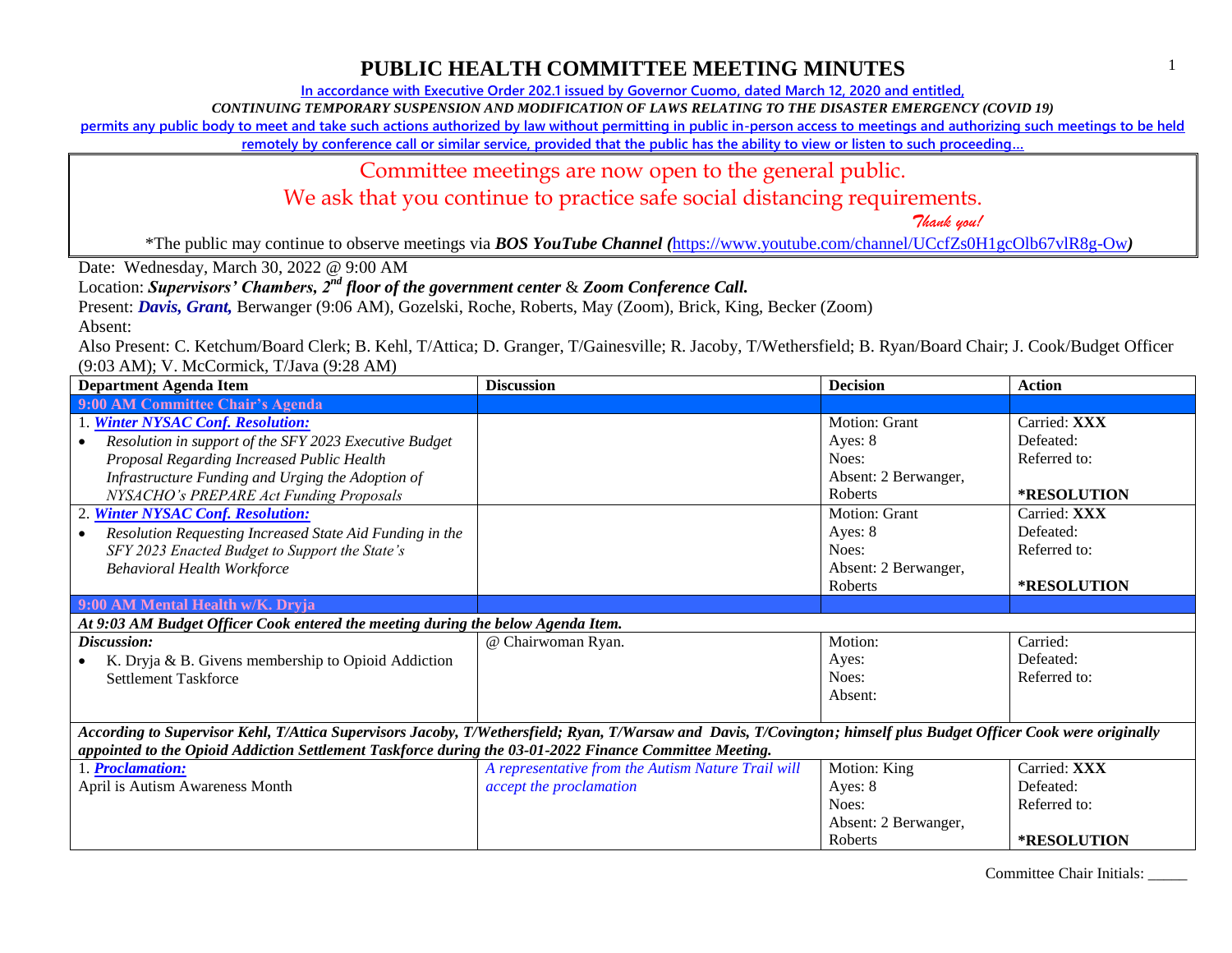**In accordance with Executive Order 202.1 issued by Governor Cuomo, dated March 12, 2020 and entitled,**

*CONTINUING TEMPORARY SUSPENSION AND MODIFICATION OF LAWS RELATING TO THE DISASTER EMERGENCY (COVID 19)*

**permits any public body to meet and take such actions authorized by law without permitting in public in-person access to meetings and authorizing such meetings to be held** 

**remotely by conference call or similar service, provided that the public has the ability to view or listen to such proceeding…**

#### Committee meetings are now open to the general public.

We ask that you continue to practice safe social distancing requirements.

 *Thank you!*

\*The public may continue to observe meetings via *BOS YouTube Channel (*<https://www.youtube.com/channel/UCcfZs0H1gcOlb67vlR8g-Ow>*)*

Date: Wednesday, March 30, 2022 @ 9:00 AM

Location: *Supervisors' Chambers, 2nd floor of the government center* & *Zoom Conference Call.*

Present: *Davis, Grant,* Berwanger (9:06 AM), Gozelski, Roche, Roberts, May (Zoom), Brick, King, Becker (Zoom)

Absent:

Also Present: C. Ketchum/Board Clerk; B. Kehl, T/Attica; D. Granger, T/Gainesville; R. Jacoby, T/Wethersfield; B. Ryan/Board Chair; J. Cook/Budget Officer (9:03 AM); V. McCormick, T/Java (9:28 AM)

| <b>Department Agenda Item</b>                                                               | <b>Discussion</b> | <b>Decision</b>  | <b>Action</b>      |
|---------------------------------------------------------------------------------------------|-------------------|------------------|--------------------|
| At 9:06 AM Supervisor Berwanger, T/Arcade entered the meeting during the below agenda item. |                   |                  |                    |
| 2. Amend Resolution No. 21-548                                                              |                   | Motion: Brick    | Carried: XXX       |
| Authorize Chairwoman to sign an Amended Contract with                                       |                   | Ayes: 9          | Defeated:          |
| Spectrum Human Services, 227 Thorn Ave Orchard Park,                                        |                   | Noes:            | Referred to:       |
| NY 14127, to reflect the following revisions:                                               |                   | Absent: 1Roberts |                    |
| Increase in OASAS state aid bringing contract total for                                     |                   |                  |                    |
| 2022 to not exceed \$575,578.00 which is an increase of                                     |                   |                  |                    |
| \$16,005.00 from original contract.                                                         |                   |                  | <b>*RESOLUTION</b> |
| 3. 2022 Appropriation:                                                                      |                   | Motion: Grant    | Carried: XXX       |
| To: 014250.542405 Alcoholism Trx<br>\$16,010.00                                             |                   | Ayes: 9          | Defeated:          |
| w/01425002.434900 MH State Aid<br>\$16,010.00                                               |                   | Noes:            | Referred to:       |
| Reason:                                                                                     |                   | Absent: 1Roberts | <b>FINANCE</b>     |
| 4. Amend Resolution No. 21-545                                                              |                   | Motion: Gozelski | Carried: XXX       |
| Authorize Chairwoman to sign an Amended Contract with                                       |                   | Ayes: 9          | Defeated:          |
| Coordinated Care Services, Inc., 1099 Jay Street, Building J,                               |                   | Noes:            | Referred to:       |
| Rochester, NY to reflect the following revisions:                                           |                   | Absent: 1Roberts |                    |
| Increase in funding due to acceptance of grant awards                                       |                   |                  |                    |
| bringing contract total for 2022 to not exceed                                              |                   |                  |                    |
| \$420,803.00 which is an increase of \$33,500 from                                          |                   |                  |                    |
| original contract.                                                                          |                   |                  | *RESOLUTION        |
| 5. 2022 Appropriation:                                                                      |                   | Motion: Brick    | Carried: XXX       |
| To: 014220.541711 MEDICAL-INMATE \$20,000.00                                                |                   | Ayes: 9          | Defeated:          |
| w/01422003.434900 MH State Aid<br>\$20,000.00                                               |                   | Noes:            | Referred to:       |
| Reason:                                                                                     |                   | Absent: 1Roberts |                    |
|                                                                                             |                   |                  | <b>FINANCE</b>     |

Committee Chair Initials: \_\_\_\_\_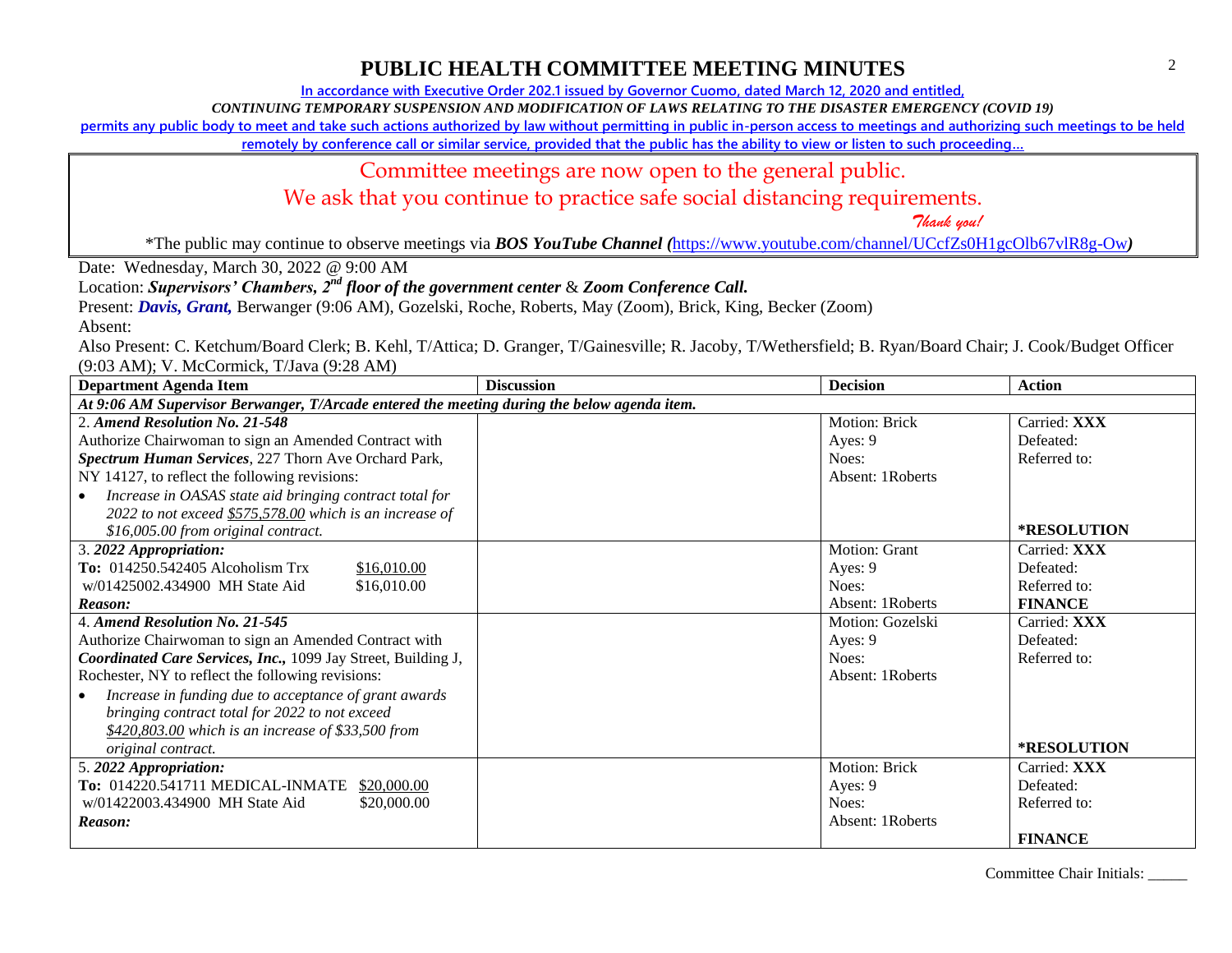**In accordance with Executive Order 202.1 issued by Governor Cuomo, dated March 12, 2020 and entitled,**

*CONTINUING TEMPORARY SUSPENSION AND MODIFICATION OF LAWS RELATING TO THE DISASTER EMERGENCY (COVID 19)*

**permits any public body to meet and take such actions authorized by law without permitting in public in-person access to meetings and authorizing such meetings to be held** 

**remotely by conference call or similar service, provided that the public has the ability to view or listen to such proceeding…**

#### Committee meetings are now open to the general public.

We ask that you continue to practice safe social distancing requirements.

 *Thank you!*

\*The public may continue to observe meetings via *BOS YouTube Channel (*<https://www.youtube.com/channel/UCcfZs0H1gcOlb67vlR8g-Ow>*)*

Date: Wednesday, March 30, 2022 @ 9:00 AM

Location: *Supervisors' Chambers, 2nd floor of the government center* & *Zoom Conference Call.*

Present: *Davis, Grant,* Berwanger (9:06 AM), Gozelski, Roche, Roberts, May (Zoom), Brick, King, Becker (Zoom)

Absent:

Also Present: C. Ketchum/Board Clerk; B. Kehl, T/Attica; D. Granger, T/Gainesville; R. Jacoby, T/Wethersfield; B. Ryan/Board Chair; J. Cook/Budget Officer (9:03 AM); V. McCormick, T/Java (9:28 AM)

| <b>Department Agenda Item</b>                                          | <b>Discussion</b>                      | <b>Decision</b>  | <b>Action</b>      |
|------------------------------------------------------------------------|----------------------------------------|------------------|--------------------|
| 6. Professional Service Contract \$5,001 or greater:                   |                                        | Motion: King     | Carried: XXX       |
| Authorize Chairman to sign a contract, pursuant to General             |                                        | Ayes: 9          | Defeated:          |
| Municipal Law §104(b), with LAMAR, 289 Exchange St,                    |                                        | Noes:            | Referred to:       |
| Buffalo, NY 14204 for the provision of billboard advertising           |                                        | Absent: 1Roberts |                    |
| for underage drinking through STOP Act grant funding in an             |                                        |                  |                    |
| amount not to exceed \$9,535.00; effective April 01, 2022              |                                        |                  |                    |
| through July 31, 2022.                                                 |                                        |                  |                    |
|                                                                        |                                        |                  |                    |
|                                                                        |                                        |                  | <b>*RESOLUTION</b> |
| 9:15 AM Public Health w/G. Collins, L. Paolucci, R. Jines & J. Merrill |                                        |                  |                    |
| 1. Grant Application and Acceptance:                                   | Increased funding from previous years. | Motion: Grant    | Carried: XXX       |
| Authorize Chairman/Commissioner of Health to sign a grant              |                                        | Ayes: 9          | Defeated:          |
| application and acceptance award with New York State Dept.             |                                        | Noes:            | Referred to:       |
| of Health, Corning Tower, ESP, Albany, NY, for Childhood               |                                        | Absent: 1Roberts |                    |
| Lead Poisoning Prevention Program administration funding in            |                                        |                  |                    |
| a minimum amount of \$45,900.00 annually, \$229,500.00                 |                                        |                  |                    |
| over the term of the Agreement; effective October 1, 2021              |                                        |                  |                    |
| through September 30, 2026.                                            |                                        |                  |                    |
|                                                                        |                                        |                  | *RESOLUTION        |
| 2. Amend Resolution No. 22-018:                                        |                                        | Motion: King     | Carried: XXX       |
| by rescinding the eClinical Works contract in its entirety as a        |                                        | Ayes: 9          | Defeated:          |
| duplicate request of 18-055; as amended by 20-024 $& 20-517$ ;         |                                        | Noes:            | Referred to:       |
| effective January 1, 2022. All else remains the same.                  |                                        | Absent: 1Roberts |                    |
|                                                                        |                                        |                  |                    |
|                                                                        |                                        |                  | <b>*RESOLUTION</b> |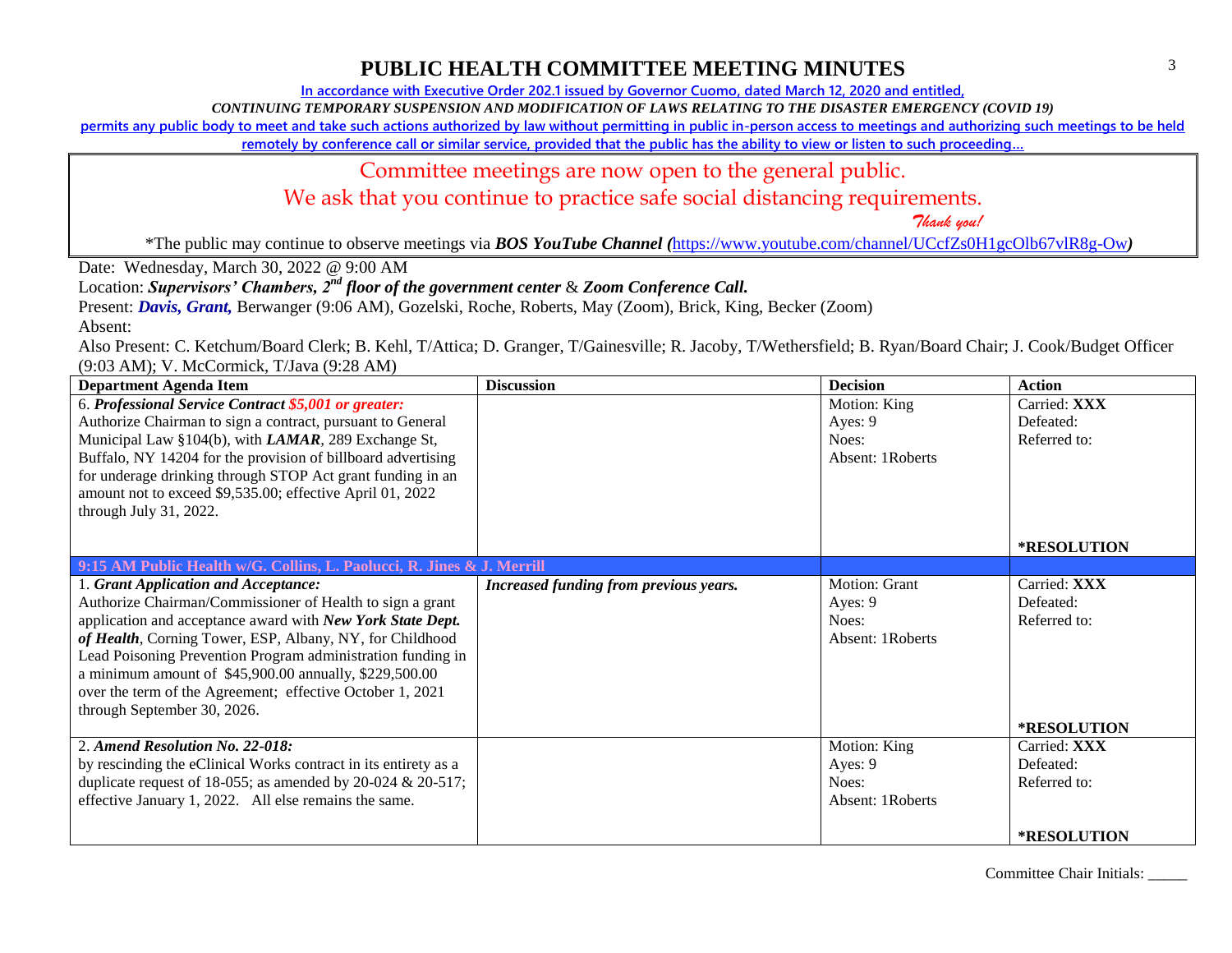**In accordance with Executive Order 202.1 issued by Governor Cuomo, dated March 12, 2020 and entitled,**

*CONTINUING TEMPORARY SUSPENSION AND MODIFICATION OF LAWS RELATING TO THE DISASTER EMERGENCY (COVID 19)*

**permits any public body to meet and take such actions authorized by law without permitting in public in-person access to meetings and authorizing such meetings to be held** 

**remotely by conference call or similar service, provided that the public has the ability to view or listen to such proceeding…**

#### Committee meetings are now open to the general public.

We ask that you continue to practice safe social distancing requirements.

 *Thank you!*

\*The public may continue to observe meetings via *BOS YouTube Channel (*<https://www.youtube.com/channel/UCcfZs0H1gcOlb67vlR8g-Ow>*)*

Date: Wednesday, March 30, 2022 @ 9:00 AM

#### Location: *Supervisors' Chambers, 2nd floor of the government center* & *Zoom Conference Call.*

Present: *Davis, Grant,* Berwanger (9:06 AM), Gozelski, Roche, Roberts, May (Zoom), Brick, King, Becker (Zoom)

Absent:

Also Present: C. Ketchum/Board Clerk; B. Kehl, T/Attica; D. Granger, T/Gainesville; R. Jacoby, T/Wethersfield; B. Ryan/Board Chair; J. Cook/Budget Officer (9:03 AM); V. McCormick, T/Java (9:28 AM)

| <b>Department Agenda Item</b>                                                                            | <b>Discussion</b>                    | <b>Decision</b>  | <b>Action</b>   |
|----------------------------------------------------------------------------------------------------------|--------------------------------------|------------------|-----------------|
| 3. Amend Resolution No. 18-055 (as amended by 20-024 and                                                 |                                      | Motion: King     | Carried: XXX    |
| $20-517$ :                                                                                               |                                      | Ayes: 9          | Defeated:       |
| Authorize Chairman to sign an Amended Contact with                                                       |                                      | Noes:            | Referred to:    |
| eClinical Works, Two Technology Dr., Westborough, MA to                                                  |                                      | Absent: 1Roberts |                 |
| reflect the following revision:                                                                          |                                      |                  |                 |
| Extend contract term through December 31, 2022                                                           |                                      |                  |                 |
| All else remains the same.                                                                               |                                      |                  | *RESOLUTION     |
| 4. Permission to initiate bid on full size pick-up truck to                                              | Slightly used may be worth the look. | Motion: Brick    | Carried: XXX    |
| replace Weights and Measures van; funds budgeted.                                                        |                                      | Ayes: 9          | Defeated:       |
|                                                                                                          |                                      | Noes:            | Referred to:    |
|                                                                                                          |                                      | Absent: 1Roberts | <b>APPROVED</b> |
| 5. Professional Service Contract FYI (\$0-\$3,000):                                                      |                                      | Motion:          | Carried:        |
| Schneider Laboratories Global, Incorporated, 2512 West Cary St., Richmond, VA 23220-5117 for analysis of |                                      | Ayes:            | Defeated:       |
| lead wipe samples from homes of children with elevated lead levels. Per fee schedule, supplies included; |                                      | Noes:            | Referred to:    |
| effective January 1, 2022 through December 31, 2022.                                                     |                                      | Absent:          |                 |
| Genesee County, 3837 West Main Street Road, Batavia, New York 14020 for INTERMUNICIPAL DATA              |                                      |                  |                 |
| SHARING AGREEMENT to support primary prevention strategies for childhood lead poisoning prevention and   |                                      |                  |                 |
| surveillance, no cost. Effective March $14th$ , 2022 through September $30th$ , 2026                     |                                      |                  |                 |
| <b>6. Position Fill:</b>                                                                                 |                                      | Motion: Grant    | Carried: XXX    |
| <b>Health Department</b>                                                                                 |                                      | Ayes: 9          | Defeated:       |
| One (1) position of <b>Student Aide (Seasonal)</b> (FT - 1.0 FTE)                                        |                                      | Noes:            | Referred to:    |
| (position # 075.319) on Salary Schedule G at \$13.00/hr. plus                                            |                                      | Absent: 1Roberts |                 |
| \$0.25 for each previous season worked with only those                                                   |                                      |                  |                 |
| benefits mandated by law; fully funded by NYSDOH DWE                                                     |                                      |                  |                 |
| grant. Position Available: May 17, 2022 not to exceed 15 wks                                             |                                      |                  | <b>FINANCE</b>  |

Committee Chair Initials: \_\_\_\_\_